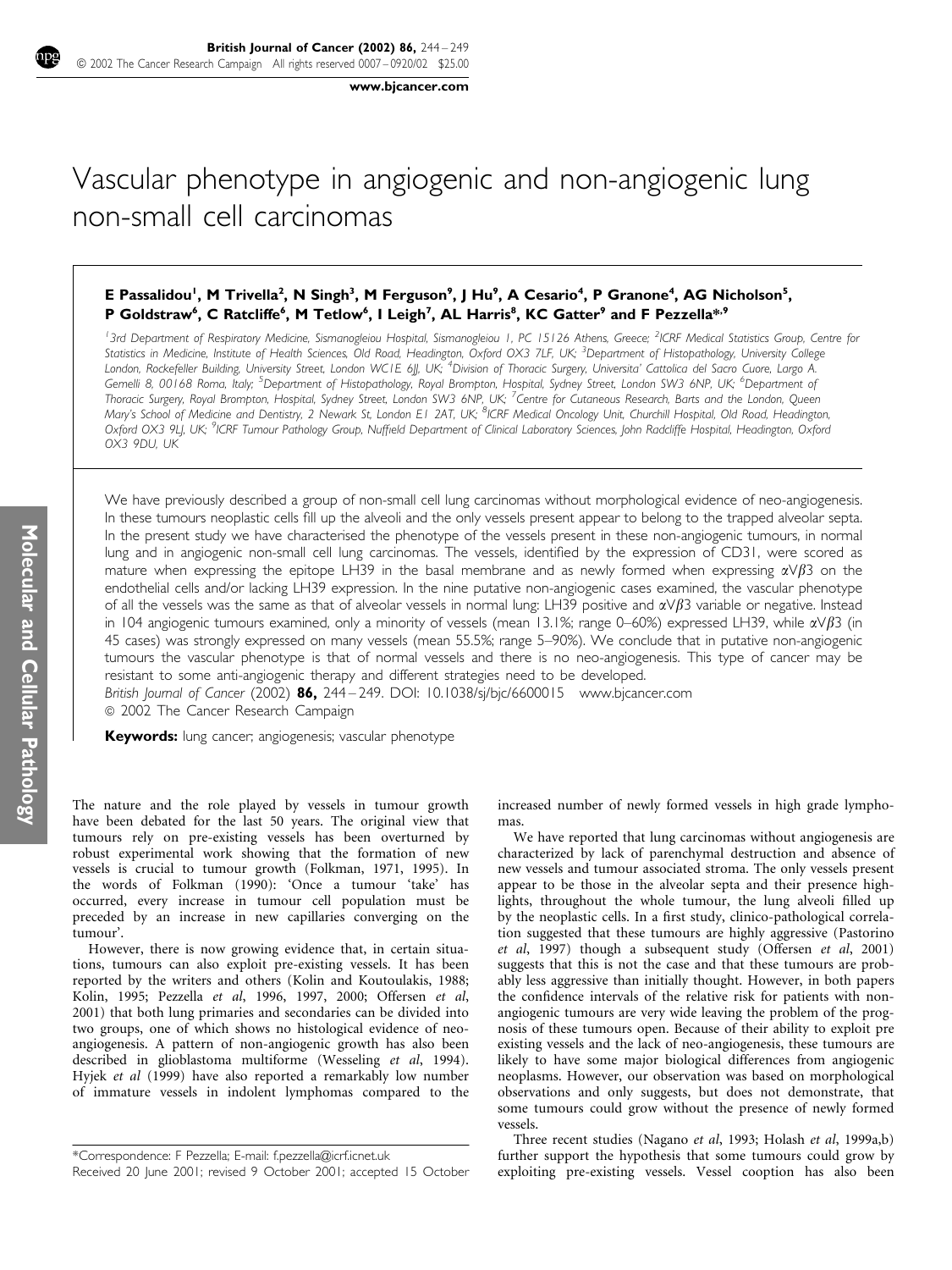Molecular and Cellular Pathology

Molecular and Cellular Pathology

described in uveal melanoma (Maniotis et al, 1999). In the same study the authors propose that in this type of melanoma also a different type of angiogenesis-independent neoplastic growth named 'vasculogenic mimicry', occurs. In vasculogenic mimicry; the same melanoma cells would form 'channels' within the tumour compartment.

Further investigation is required to establish whether there is a type of tumour truly able to exploit pre-exiting vessels and grow in the absence of angiogenesis. There are several possible approaches to resolve this issue such as the use of 'in vitro' angiogenic assays and in-situ detection of angiogenic factors. In this study we have chosen to investigate the basic phenotype characteristics of both the intra-tumour and normal lung vessels. Our aim was to establish whether the vessels present in putative non-angiogenic tumours have a 'mature' phenotype, as in the normal lung, or an 'immature' phenotype as in angiogenic tumours.

To distinguish between mature and immature vessels we looked at the expression or loss of two markers. The first marker is an epitope within the lamina lucida of the basement membrane of human tissues (Almeida et al, 1992a) identified by the antibody LH39. This molecule is expressed on the basal membrane of capillaries and small venules in a variety of normal human tissues but it is absent in small vessels present in pyogenic granulomas or nonspecific oral ulceration (Almeida et al, 1992a,b). Furthermore, Kakolyris et al (2000) have demonstrated that in normal breast tissue (an organ in which remodelling occurs physiologically) a proportion of the vessels is LH39 negative. These data suggest that the detection of LH39 allows the discrimination between mature and recently formed vessels. Most of the intra-tumoural vessels should therefore be negative for LH39 and three studies, on oral carcinomas (Almeida et al, 1992b), on breast carcinomas (Kakolyris et al, 2000) and on lung cancer (Kakolyris et al, 1999) have confirmed this hypothesis. Even in the case of breast cancer, the number of LH39-negative intra-tumoural vessels is significantly higher than in normal breast tissue (where some LH39 negative, immature vessels are present because of the physiological remodelling of the tissue).

The other marker we looked at, on the endothelium, is the integrin  $\alpha V\beta$ 3. We looked at it mainly for two reasons.

The first one is that  $\alpha V\beta$ 3 has been reported to be expressed on newly formed endothelium (Brooks et al, 1994) but some authors disagree (Rabb et al, 1996; Navratil et al, 1997; Pazouki et al, 1997): they have demonstrated its expression also on a variety of normal tissues. Therefore we wanted to establish whether in the lung  $\alpha V\beta 3$ was expressed only in intra-tumour vessels or also in normal tissue vessels. Eventually we wanted to establish whether the  $\alpha V\beta3$  pattern of expression in putative non-angiogenic tumours was like the one present in normal lung or in lung carcinomas.

The second reason is that Friedlander et al (1995) have described also an  $\alpha V\beta$ 3-independent angiogenic pathway. Therefore while the uniform expression, or non-expression, on intra-tumour vessels of  $\alpha V\beta$ 3 could suggest the activation of just one angiogenic pathway, the mixed presence of  $\alpha V\beta$ 3 positive and negative immature vessels would argue in favour of different pathways simultaneously activated.

We also attempted to investigate the expression on the endothelium of  $\alpha V\beta$ 5 which is expressed in newly formed endothelium in an alternative fashion to  $\alpha \sqrt{B_3}$  (Friedlander *et al*, 1995). However,  $\alpha V\beta$ 5 turned out to be too widely expressed making the evaluation of endothelial staining unreliable (data not shown).

## MATERIAL AND METHODS

## Tissue samples

Tissue samples from 113 patients were available. All patients had a diagnosis of non-Small Cell Lung Carcinoma (n-SCLC) and had undergone radical surgical resection either in Rome (Department of Thoracic Surgery, Catholic University) or in London (Department of Thoracic Surgery, Royal Brompton Hospital). Fresh tissue was snap frozen in liquid nitrogen. For all cases the diagnosis was established on routinely formalin-fixed paraffin-embedded material.

Five samples of normal lung tissue were also obtained either from lung parenchyma away from the tumour (three samples) or from patients undergoing lung resection for emphysema (two samples).

The tumours were classified as angiogenic (basal, papillary or diffuse patterns) and non-angiogenic (alveolar pattern) as previously described (Pezzella et al, 1997).

# Immunocytochemistry

The following antibodies were used: the anti-CD31 JC70 monoclonal antibody (Parums et al, 1990) staining endothelial cells, the anti lamina lucida antigen LH39 antibody (Almeida et al, 1992a) and the anti  $\alpha V\beta$ 3 antibody LM609 (Chemicon International).

All immunostaining was performed on frozen tissue sections. For single immunostaining the primary antibody was incubated for 1 h at room temperature. Labelling was performed with an avidin-biotin peroxidase labelling system (DAKO Duet). The appropriate secondary antibody was applied for 35 min, after which the DAKO streptavidin-biotin complex was applied. Finally, application of DAB solution developed the staining reaction.

The double immunostaining, using the anti CD31 and anti LH39 antibodies, was performed as follows. Firstly the anti LH39 antibody was incubated for 1 h at room temperature. Labelling was performed with an avidin-biotin peroxidase labelling system (DAKO Duet). The appropriate secondary antibody was applied for 35 min, after which the DAKO streptavidin-biotin complex was applied. Application of DAB solution developed the staining reaction. After rinsing, the sections were incubated overnight with anti CD31. After further rinsing sections were incubated with rabbit-anti-mouse immunoglobulin and finally with APAAP complexes.

## Evaluation of tumour vascularity

To evaluate the proportion of mature vessels, 200 vessels were counted in each slide on which double immunostaining for CD31 and LH39 had been carried out. The Vascular Maturation Index (VMI), defined as the percentage of vessels with LH39 positive basal membrane (Kakolyris et al, 1999), was then calculated.

On a similar basis we derived an Immaturity Index in order to compare vessels positive for  $\alpha V \beta$ 3 to all the CD31 positive vessels. In order to make a direct comparison, staining was undertaken on serial sections and the count for CD31 on a section was related to the count for  $\alpha V\beta3$  in the same areas on the serial section. In this case the index indicates the per cent of the immature vessels, i.e.  $\alpha V\beta$ 3 positive, of the total of CD31 positive vessels.

#### Numerical evaluation of vascular phenotype in the angiogenic tumours

Because of the small numbers involved a statistical tool as such is not employed here. Descriptive analysis is used with appropriate numerical and graphical manipulation of the available data. For the tumours where double staining was achieved and a readable immunostaining for  $\alpha V\beta$ 3 was obtained, the percentages of LH39 positive and  $\alpha V\beta$ 3 positive were considered separately.

## RESULTS

#### Histological diagnosis and vascular patterns

All 113 patients were diagnosed with n-SCLC. After staining for the endothelial marker CD31, nine cases were classified as putative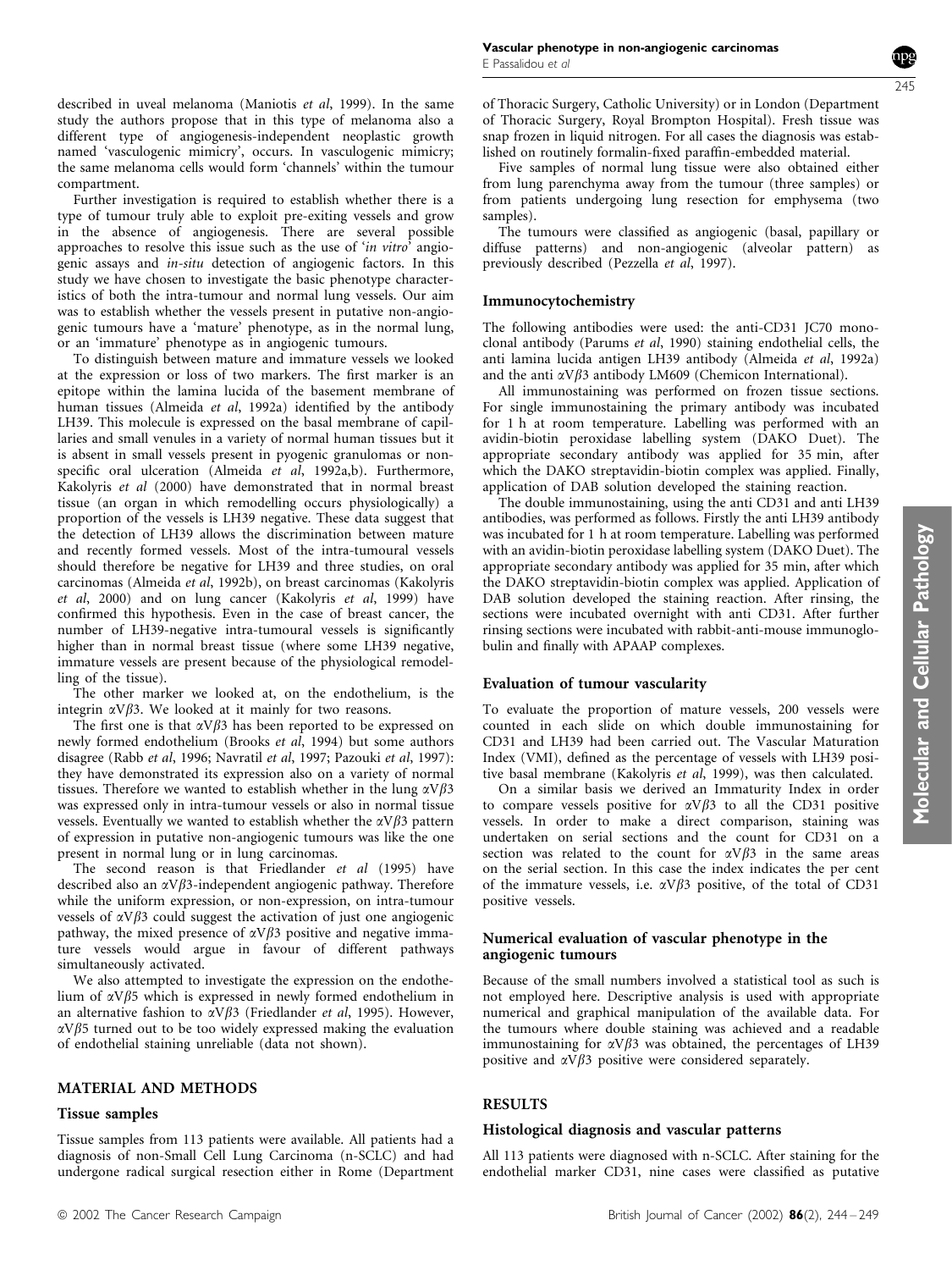non-angiogenic and 104 as angiogenic. Non-angiogenic cases accounted for 8.6% of the total cases. This frequency is consistent with the frequencies described so far in two other series: 16% (Pezzella et al, 1997) and 12% (Offersen et al, 2001).

#### Evaluation of the vascular phenotype

Normal lung Normal lung from neoplastic and non-neoplastic patients showed positive staining of the basal membrane for LH39. The staining of endothelial cells with anti  $\alpha V\beta$ 3 antibodies was variable with the endothelial cells in some cases being negative but in others weakly or even strongly positive (Figure 1).

Non-angiogenic tumours In the nine putative non-angiogenic cases investigated, all the intratumoral vessels showed a basal membrane positive for LH39. The endothelial cells were negative, weakly stained or even focally strongly positive, with anti  $\alpha V\beta 3$ antibody, in a fashion similar to that observed in normal lung (Figure 2).

Angiogenic tumours Heterogeneity of newly formed vessels: In all, 104 cases of angiogenic carcinomas were studied. In 102 cases double immunostaining for CD31 and LH39 was obtained while a readable immunostaining for  $\alpha V\beta3$  was obtained in only 44 cases. In total, staining for all antibodies was assessable in 42 angiogenic tumours.

If the hypothesis is true that the growth of newly formed vessels (LH39 negative) is dependent on the expression of  $\alpha V\beta$ 3, then the two percentages should complement each other in that their casewise sum should be 100. In other words all the LH39 negative vessels would be  $\alpha V\beta$ 3 positive.

The immunostaining patterns of a typical angiogenic tumour are seen in Figure 3. The average percentage of LH39 positive (mature) intra-tumoural vessels is  $12.9\%$  (range  $0-60\%$ ) while the average percentage of  $\alpha V\beta3$  positive (newly formed) vessels is 54% (range 5–90%). In Figure 4 the percentages of mature (LH39 positive) vs immature (defined as  $\alpha V \beta$ 3 positive) are plotted. An inverse correlation is expected if the assumption that all the newly formed vessels are  $\alpha V\beta3$  positive is true. It is obvious that the hypothesis does not hold for the whole of the



**Figure I** Normal lung (frozen sections).  $(A)$  ( $\times$  400) Double immunostaining for LH39 (in brown) and CD31 (in blue); no counterstaining was done. The vessels of the alveolar walls have LH39 expression in their membrane. (B) ( $\times$  400) Staining for  $\alpha$ V $\beta$ 3 (in brown). The nuclei are counter stained with haematoxilin (blue). A variable positivity on the endothelial cells is present.



Figure 2 A non-angiogenic tumour (frozen sections). (A) ( $\times$  100) (low magnification) and (B) ( $\times$  400) double immunostaining for LH39 (in brown) and CD31 (in blue); no counterstaining was done. All the vessels express LH39 in the basal membrane. (C) ( $\times$ 100), (D) ( $\times$ 400) Immunostaining for  $\alpha\sqrt{\beta}$ 3 (in brown); the nuclei are counter stained with haematoxilin (blue). A variable positivity on the endothelial cells is present as seen in normal lung (Figure 1).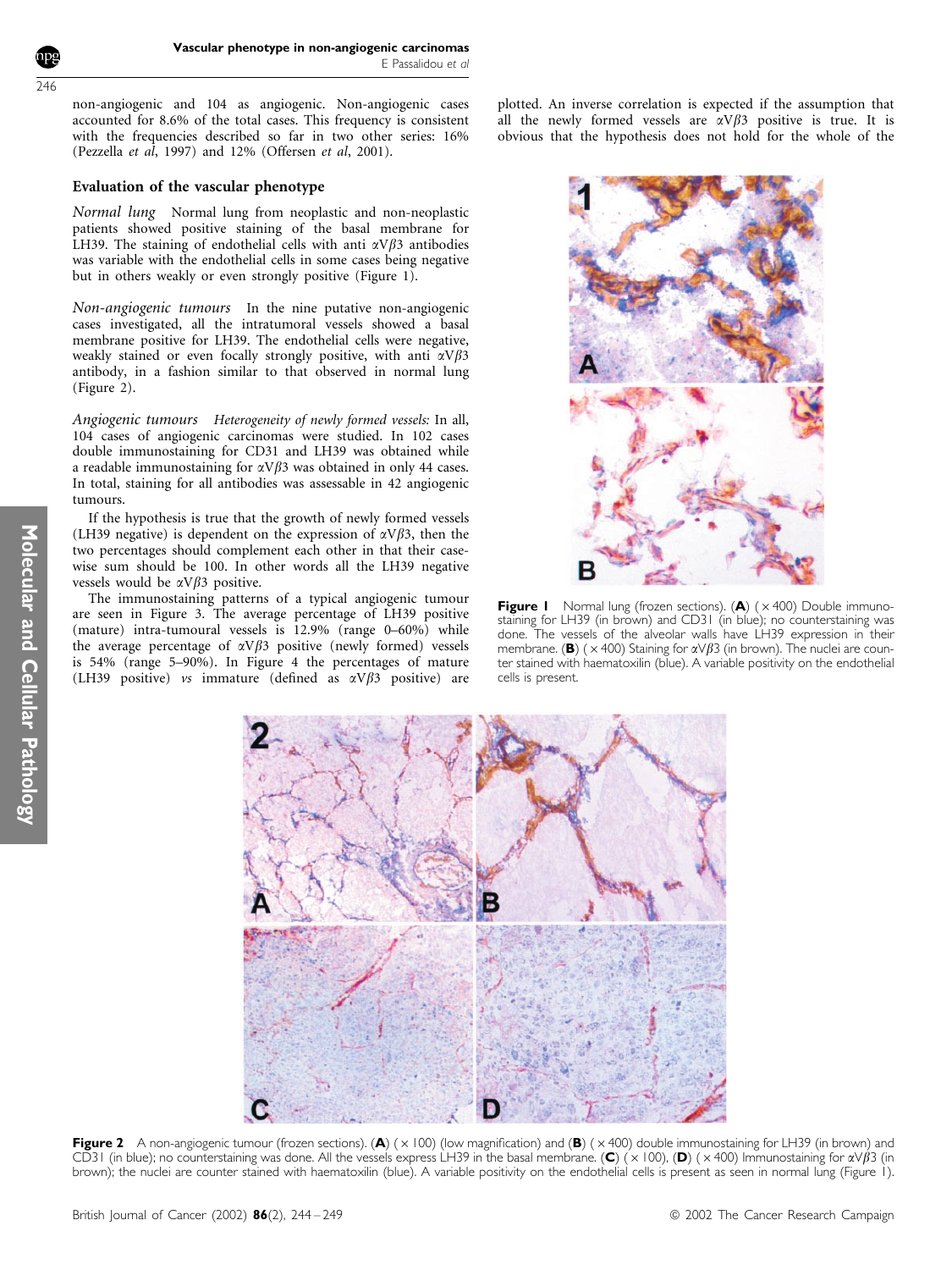

**Figure 3** An angiogenic lung carcinoma (frozen sections). (A)  $(x400)$ double immunostaining for LH39 (in brown) and CD31 (in blue) no counter staining was done. Only a few vessels express LH39 in the basal membrane. (B) ( $\times$  400) Immunostaining for  $\alpha \vee \beta$ 3 (in brown). The nuclei are counter stained with haematoxilin (blue). Some vessels are strongly stained.



Figure 4 Phenotype of intratumour vessels in 44 angiogenic lung n-SCLC. Three groups of tumours can be identified. Groups A (diamonds) and B (triangles) are made up of a mixture of mature (LH39 positive) and immature (LH39 negative) vessels. However while in group A all the immature express  $\alpha \vee \beta$ 3, in group B the immature are, in part,  $\alpha \vee \beta$ 3 negative. Group C (circles) is made up almost completely by new vessels (LH39 negative) but only a proportion are  $\alpha \vee \beta$ 3 positive. N.B.: each symbol in the diagram may well represent more than one sample.

data set as, in some cases, some vessels are immature (LH39 negative) but do not express  $\alpha V \beta 3$ .

Closer observation (Figure 4) reveals that of 42 angiogenic carcinomas only 14 (group A) fulfil the theoretical criteria of a sum of 100% (that is about one third of the data set) whereas the majority of the cases have a sum of 81% or less (groups B and C). In group B (15 cases) the sum of vessels positive for LH39 and/or  $\alpha V \beta$ 3 was between 5 and 75%. In the remaining 13 cases (group C) no LH39 staining was detected in the basal membrane of the vessels, but still only a proportion was  $\alpha V \beta 3$ .

The angiogenic switch: This study of vessel phenotype highlights that in 17 out of the cases investigated, a residual component of pre-existent vessels is seen in addition to neo-angiogenesis.

In 14 cases out of these 17 tumours, the tumour had a predominant angiogenic pattern classified as basal according to our described criteria (Pezzella et al, 1997), however the outer area of the neoplastic nodule shows that the neoplastic cells are exploiting the pre-existing alveolar vessels (CD31 and LH39 positive). Deeper in the tumour the alveolar walls appear to become oedematous, infiltrated by lymphocytes and macrophages. Among them numerous immature microvessels, negative for LH39, are present (Figure 5).

A different pattern of angiogenic switch is instead observed in the remaining three cases of tumours. These cases had a papillary pattern (Pezzella et al, 1997). However the papillary component accounts for the minority of the tumour so we have termed it 'early papillary'. As shown in Figure 6, the columnar cells of these three cases grow along CD31 and LH39 positive alveolar vessels. However, within some alveolar spaces, small buds of neoplastic cells occur with a central fibrous core in which LH39 negative  $\alpha V\beta$ 3 positive vessels are present.

#### DISCUSSION

The relationship between tumour and vessels is a complex one. As it happens frequently, diverse experimental evidence has been produced supporting apparently contradictory hypotheses, which may all be partly true but in a wider and more complex context than initially thought. An early hypothesis stated that tumours were associated with pre-existing vessels (Coman and Sheldon, 1946; Warren, 1979). Later robust experimental evidence (for review see Folkman, 1995) was produced illustrating the fundamental role of new vessel formation in neoplastic growth. However, the model that neo-angiogenesis is necessary for a tumour to become larger than a few millimetres, and hence become clinically detectable, does not appear to hold for all tumours.

The present study has produced two main results: the first concerns the phenotype of the intra-tumoural vessels in the nonangiogenic tumours, the second the phenotype of the vessels in the angiogenic tumours. As far as the first point is concerned we wanted to establish whether in some primary lung tumours in which there is no morphological evidence of neo-angiogenesis, the vessels have a phenotype comparable to that of the vessels present in normal lung or to that of newly formed vessels. Having characterized the intra-tumoural vessels using the LH39 and  $\alpha V\beta$ 3 markers, we found a clear result: the vessels present in the putative non-angiogenic lung carcinomas not only have the same architectural pattern, but also the same phenotype, as those present in



Figure 5 Angiogenic tumour, basal pattern with residual non angiogenic component (frozen sections). Double immunostaining for LH39 (in brown) and CD31 (in blue), no counter staining was done.  $\overline{(A)}$  ( $\times$  100) In some areas an alveolar pattern is still present. The arrows indicates where tumour-associated stroma is present and where remodelling and angiogenesis start. (B)  $(x400)$  Islands of neoplastic cells survive surrounded by stroma with new vessels.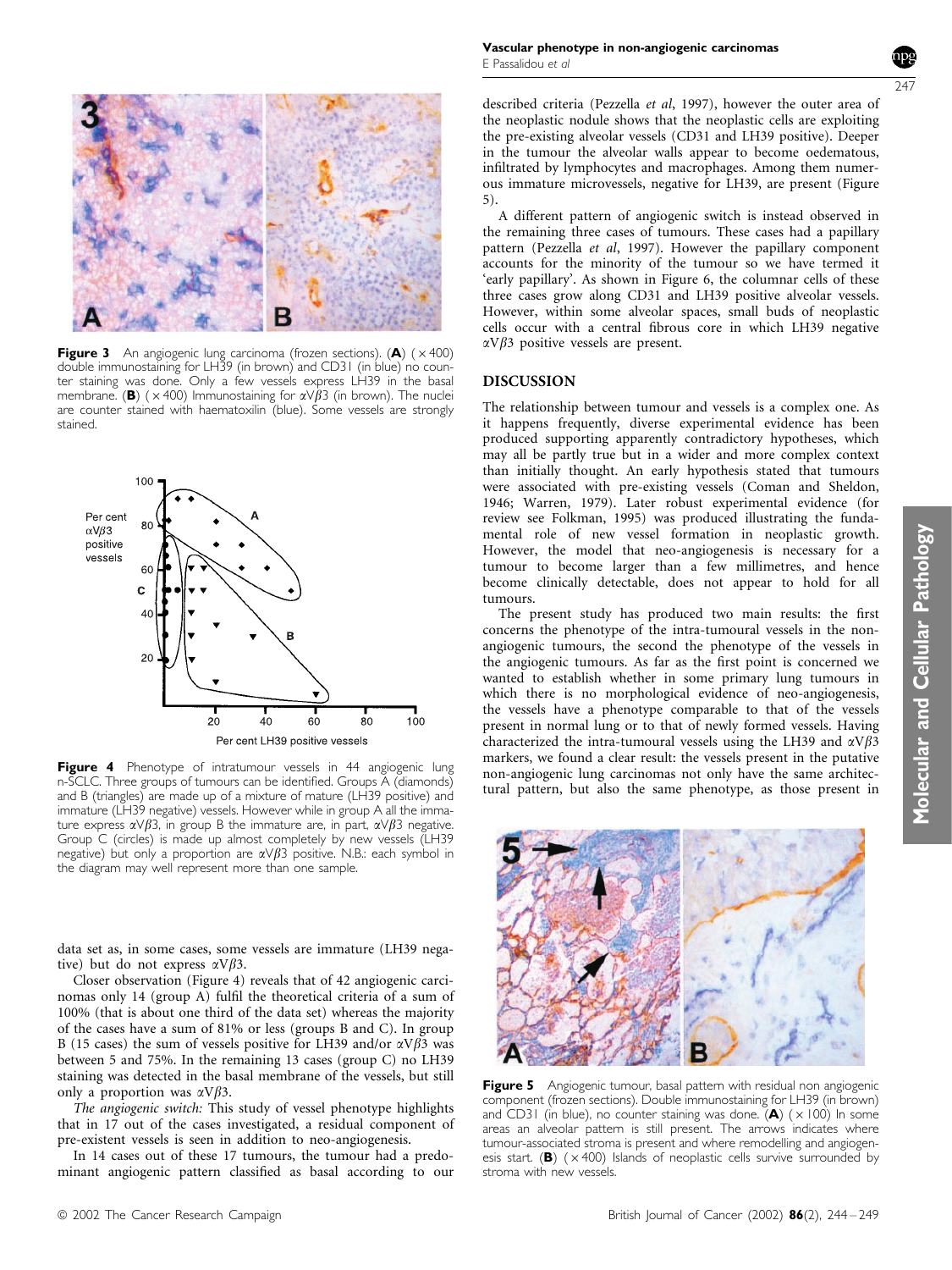

Figure 6 Early papillary pattern (frozen sections). (A)  $(x 40)$  Double immunostaining for LH39 (in brown) and CD31 (in blue). No counter staining was done. The alveolar pattern appears preserved throughout the tumour. (B) ( $\times$ 100) Haematoxilin and Eosin (C) ( $\times$ 100) CD31 (in brown, the nuclei are counter stained with haematoxilin (blue)) and (D) ( $\times$ 100) CD34 (in brown, the nuclei are counter stained with haematoxilin (blue)). Within these micropapillae a small vessel (arrow), positive for CD31 and CD34, is present. (E)  $(x 100)$  Double immunostaining for LH39 (in brown) and CD31 (in blue). No counter staining was done. A new vessel CD31 positive but LH39 negative (arrow) is present in the stalk of this micropapilla. (F) (× 100) Staining for  $\alpha\vee\beta$ 3 (in brown). The nuclei are counter stained with haematoxilin (blue). An  $\alpha\vee\beta$ 3 positive microvessel (arrow) within an early papilla.

normal lung. We could not find vessels with an immature phenotype in these tumours.

While our data confirm the novel finding that some tumours can grow to clinically detectable dimensions in the absence of angiogenesis, they also confirmed some observations previously reported in the literature regarding the vascular phenotype of normal vessels. We confirmed (Almeida et al, 1992a) that vessels of the normal lung express LH39 in their basal membrane. In contrast staining for  $\alpha\hat{V}\beta3$  was not an absolute marker of newly formed vessels. While it is well established that endothelial expression of  $\alpha V\beta$ 3 is essential for angiogenesis induced by basic fibroblastic growth factor or tumour necrosis factor  $\alpha$  (Brooks et al, 1994; Friedlander et al, 1995), it has also been found that it can be up-regulated in resting endothelium (Tang et al, 1994). Studies in normal human tissue have shown that endothelium is negative for  $\alpha V \beta 3$  in breast (Gasparini et al, 1998) while in normal brain, skin and kidney the endothelial cells express it to various degrees (Rabb et al, 1996; Navratil et al, 1997; Pazouki et al, 1997). It is arguable whether this is due to the nearby tumour: we observed the same pattern in normal lung from neoplastic and non-neoplastic patients.

Our second set of results is concerned with the vascular phenotype in angiogenic tumours. In all the cases classified as angiogenic we have confirmed that most of the vessels have an immature phenotype, with deficient LH39 expression, as observed previously in oral carcinoma (Almeida et al, 1992b), breast carcinoma (Kakolyris et al, 2000), and another series of n-SCLC (Kakolyris et al, 1999). It should be noted that a variable number of mature vessels is still present.

Furthermore, we showed that in a number of cases, the newly formed vessels are likely to be driven by at least two pathways: one being dependent on  $\alpha V\beta$ 3 and the other being independent. Such a heterogeneity raises a question concerning the response to anti-angiogenic treatment: within the same tumours some vessels would respond to such treatments (e.g. the humanized anti  $\alpha V\beta 3$ antibody Vitaxin (Gutheil et al, 2000) whilst others would not.

A final point concerns the topographical localization of where in the tumour the angiogenic switch could occur. This is now made possible by the ability to distinguish recently formed vessels from pre-existent ones. Whilst discussing the angiogenic switch Hanahan and Folkman (1996), raised the following questions:

- . When is angiogenesis activated during the development of a tumour?
- . Is angiogenesis simply an inevitable consequence of any nodules of aberrant proliferating cells becoming size-limited by lack of vascularization or is it a discrete component of the tumour phenotype?

As far as the first question is concerned, Hanahan and Folkman (1996) showed convincing evidence that both in experimental murine and in human tumours there was a dramatic difference in microvessel density between early hyperplasia and neoplastic transformation. These observations indicated that the angiogenic switch occurs at an early stage of tumour growth. Studies of human tumours (breast, cervix and lung) indicate that the occurrence of high microvessel density is detected in association with carcinoma in situ and precedes the occurrence of infiltration. In contrast the patterns of vessel distribution that we observed suggest that in some circumstances angiogenic switching can occur at a later stage, further demonstrating that in these tumours the angiogenic switch is not necessary for the tumour itself to grow. This is not surprising in view of our other finding that some tumours can grow without any angiogenesis at all. Furthermore, the delayed occurrence of the angiogenic switch has been shown to occur in a rat model by Holash et al (1999a). These observations raise the question of why in these tumours angiogenesis is occurring at all.

This point brings us to the second question raised by Hanahan and Folkman (1996): is the angiogenic switch just a step necessary for the neoplastic growth or is it a discrete component in the

248